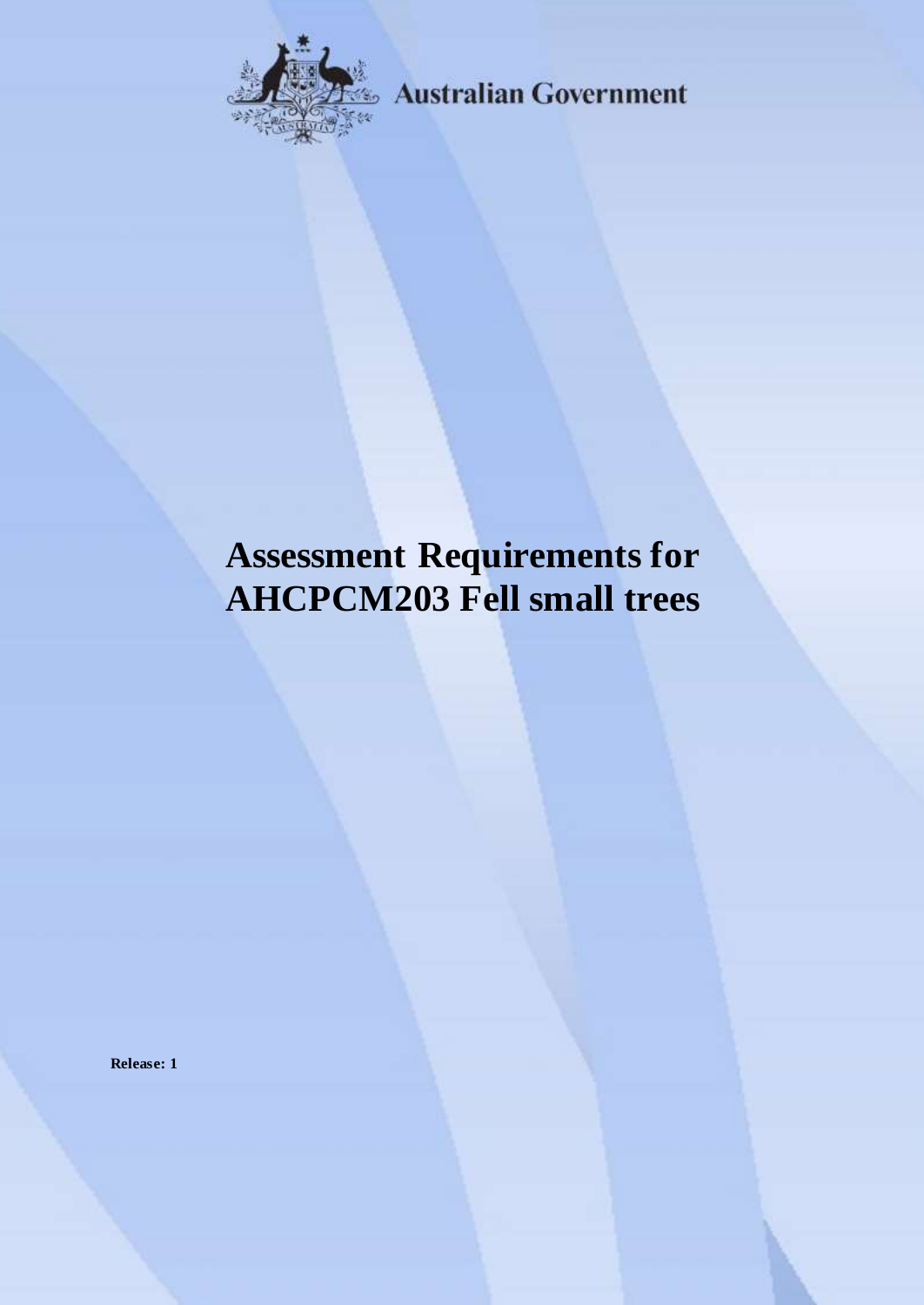## **Assessment Requirements for AHCPCM203 Fell small trees**

|     | <b>Release TP Version</b> | Comment         |
|-----|---------------------------|-----------------|
| l 1 | AHCv1.0                   | Initial release |

### **Modification History**

## **Performance Evidence**

The candidate must be assessed on their ability to integrate and apply the performance requirements of this unit in a workplace setting. Performance must be demonstrated consistently over time and in a suitable range of contexts.

The candidate must provide evidence that they can:

- prepare, transport and appropriately position support tools to minimise felling delays
- assess topography and site conditions, identify factors influencing tree felling operation and confirm findings with supervisor
- receive instructions for tree felling operations from supervisor and clarify prior to undertaking work
- clear fall zone of obstacles and articles which may be damaged by felled tree
- confirm first aid and emergency personnel, equipment and procedures
- identify site hazards, assess risks and report to supervisor
- record and implement work health, safety, site, environmental and traffic control measures
- select, check, use, maintain and store suitable safety and personal protective equipment
- confirm work zone with work crew and monitor location of other personnel
- determine natural direction of fall, safe fall zone and exclusion zone and confirm with supervisor
- determine standard tree felling techniques by ground conditions and state of canopy
- establish clear escape route appropriate to site
- safely operate a chainsaw to fell small trees
- monitor fall of tree and movement on ground until felled tree is stable
- take corrective action in response to changing conditions or problems encountered

## **Knowledge Evidence**

The candidate must demonstrate knowledge of:

- corrective action
- emergency and first aid procedures
- felling equipment and components
- first aid and emergency personnel, equipment and procedures